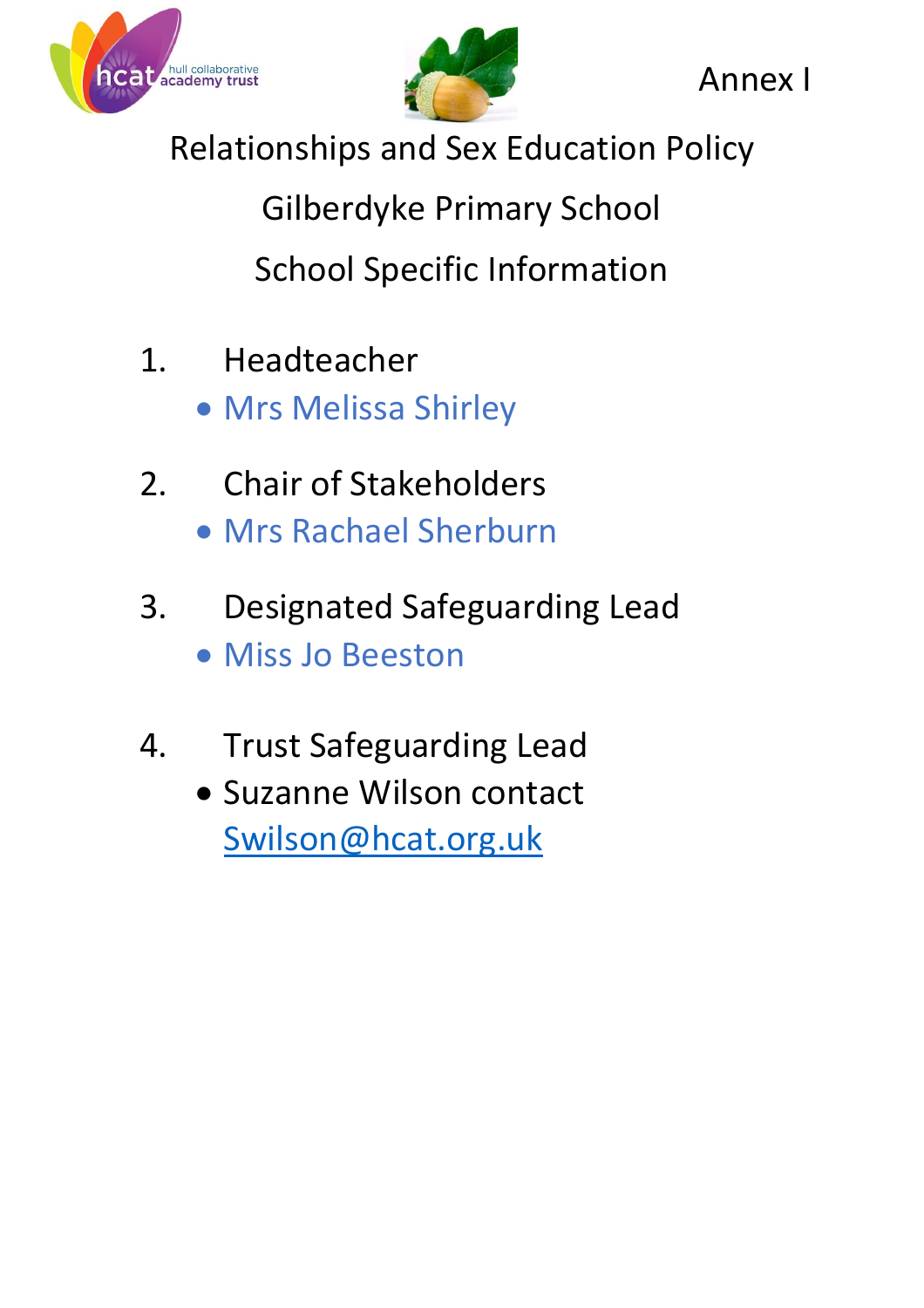

# Hull Collaborative Academy Trust

# **Relationship, Health & Sex Education policy**

**Date policy produced: February 2020 Date approved by Trustees: July 2020 Produced by: Suzanne Wilson Date policy reviewed: July 2021** 

Other related academy policies that support this policy include:- Attendance, Anti-Bullying, Behaviour, Child Protection, Complaints, E-Safety (Online), PSHE and Special Educational Needs & Disability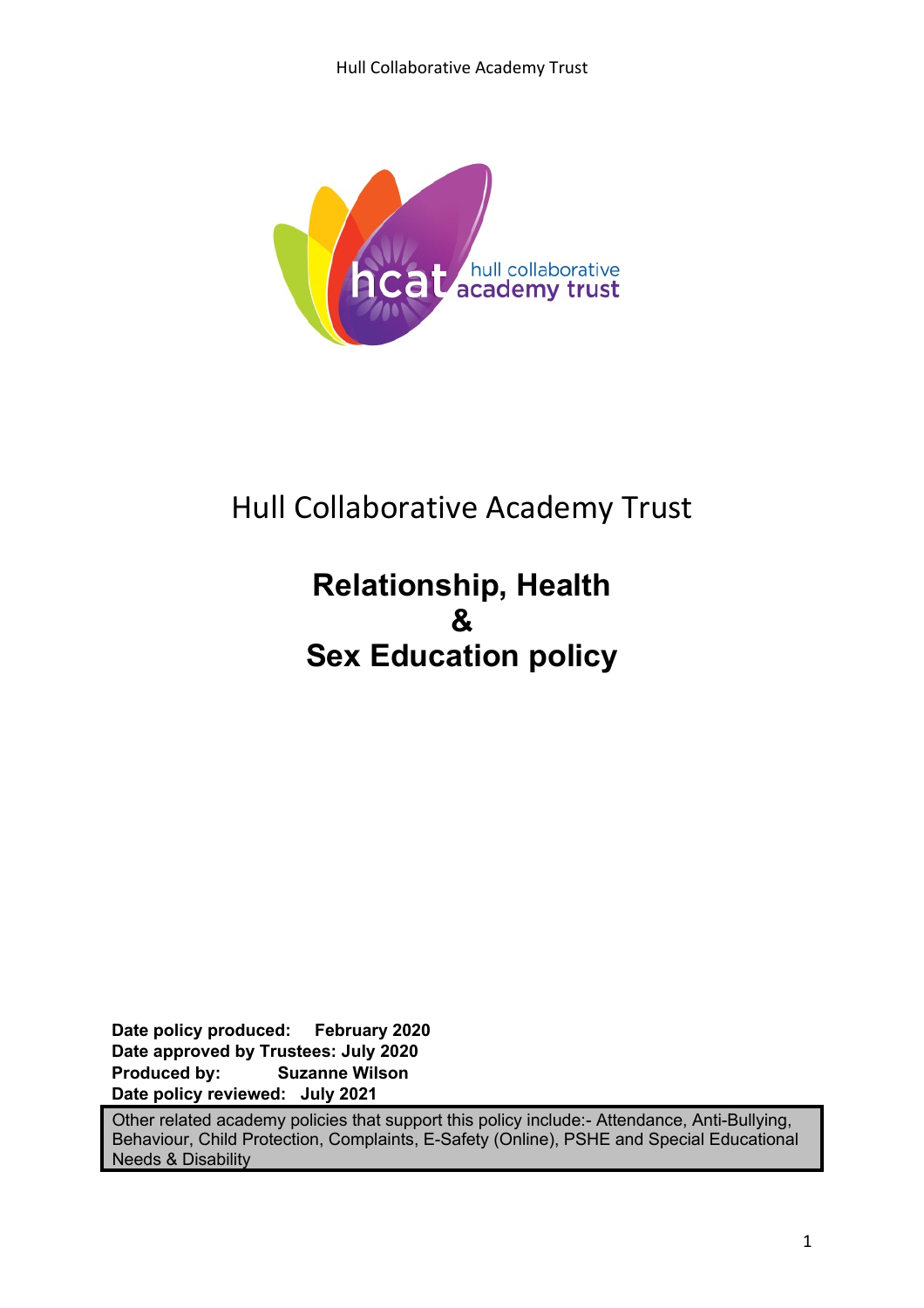#### **Equality Statement**

At Hull Collaborative Academy Trust (HCAT), we do not discriminate against any child or adult on the grounds of race, disability, age, gender reassignment, pregnancy, maternity, marriage and civil partnership, religion or belief, sex, or sexual orientation. We embrace the individuality of all our community members and comply fully with the Equality Act 2010.

#### **HCAT Ethos**

All children have the right to be safe. This is more likely to happen if the children themselves feel that they have this right. A caring environment in which the self-esteem of the individual is actively promoted by showing respect for his/her colour, gender, race, creed, background or ability is vital for achieving this. A child's sense of his/her own value will also be increased by providing an atmosphere in which independence, self-confidence, self-expression and assertiveness are encouraged. We base our dealing with all members of our community on Restorative Practices.

#### **Introduction**

From September 2020, all primary schools have a legal duty to ensure children receive Relationship and Health Education, and all secondary aged children to receive Relationship Education, Relationship and Sex Education and Health Education.

This policy aims to inform all key stakeholders how the Trust intends to deliver RSHE (Relationship and Sexual Education) curriculum.

Relationship Education – Giving children the foundations to help build positive relationships with friends, families, others within their community, plus understand healthy and safe relationships in the virtual world.

By the end of **primary** education, children will have been taught:

- families and people who can for them
- caring friendships
- respectful relationships
- online relationships
- being safe.

Health Education – To educate all pupils on the benefits and importance of physical health (exercise, nutrition, self-care, personal hygiene), plus help to develop skills that will enable pupils to understand a range of normal emotions that everyone experiences and how to manage these feelings. During secondary education, pupils will be given opportunities to further develop and explore how they can foster strategies on how to make well-informed choices, plus understand the physical and psychological risks associated to substance misuse or alcohol.

By the end of **primary** education, children will have been taught:

- mental wellbeing
- internet safety and harm
- physical health and fitness
- healthy eating
- facts and risks associated with drugs, alcohol and tobacco
- health and prevention
- basic first aid
- changing adolescent body

Relationship and Sex Education – Aims to give young people the information they need to help them develop healthy, nurturing relationships of all kinds.

By the end of **secondary** education, children will have been taught:

- respectful relationships, including friendships
- online media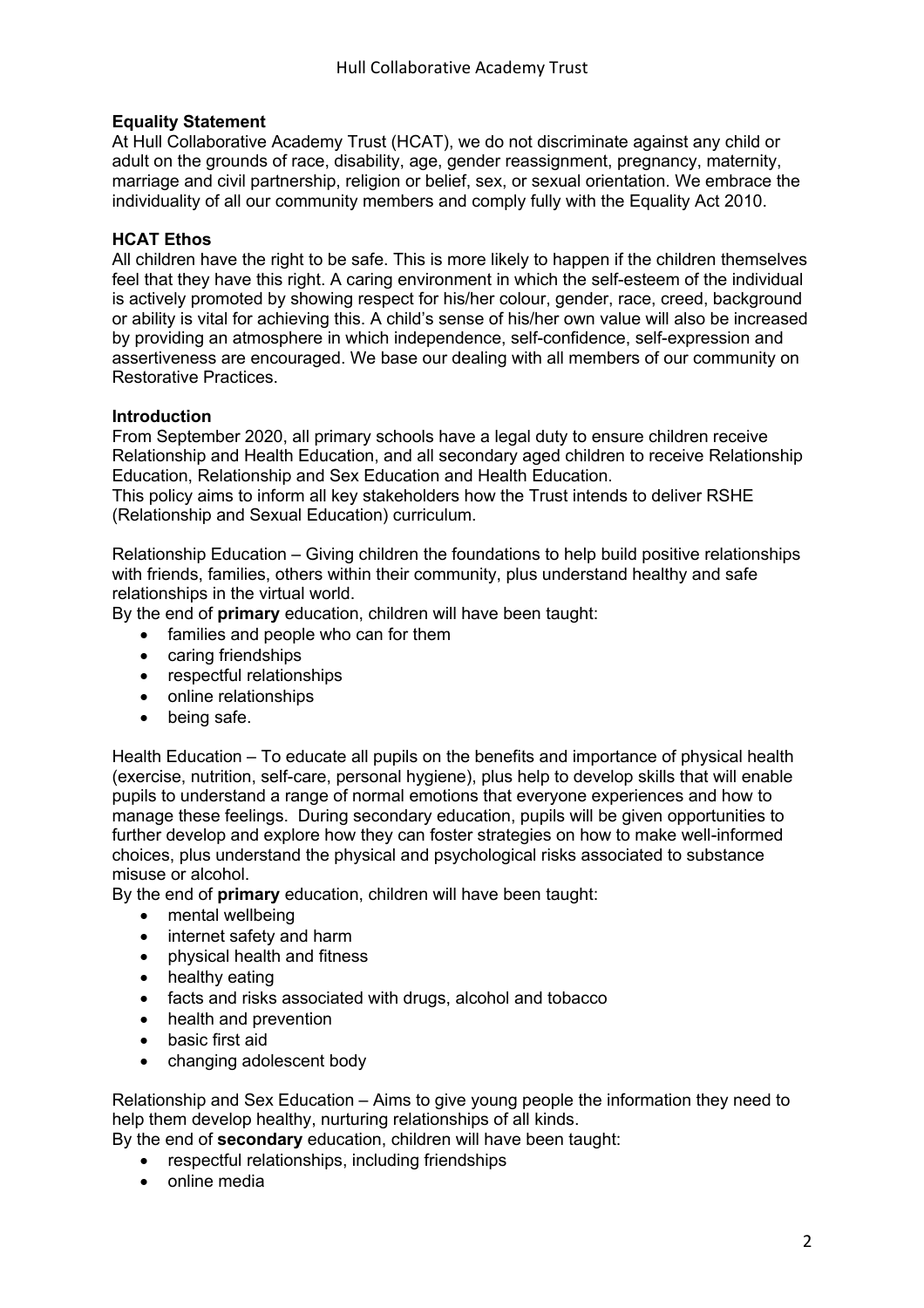- being safe
- intimate and sexual relationships, including sexual health

#### **Aim**

As a Trust, we hope that by the time our pupils leave compulsory education they have developed the knowledge and skills of how to manage their own wellbeing, build positive and safe relationship in the modern world in which they are growing up, and make wellinformed choices. We aim to achieve this by:

- Help young children to respect themselves and others;
- Support pupils through their physical, emotional and moral development.
- Develop skills and understanding to enable pupils to make healthy responsible choices about their health and wellbeing.
- Help pupils move more confidently and responsibly into adulthood.
- Provide clear guidance for parents, carers, staff and trustees

At HCAT we appreciate that parents/carers are the main educators on many of these issues, which at times can be sensitive in nature. However, our schools aim to help deliver these important aspects of life in a safe and secure learning environment, which allows children to discuss, debate and respectfully challenge.

The Department for Education has clearly outlined what children must learn during each phase of their education. Annex I, of this policy, provides an overview of how we intend to deliver messages through our broad and balanced curriculum, which will be adapted accordingly to children's age and/or Special Education Needs & Disability (SEN&D).

#### **Working with parents/carers**

Government guidance on RSHE emphasises the importance of schools working in partnership with parents and carers. Parents/carers should be aware that schools are legally required to provide a broad and balanced curriculum. Sex and relationship topics can arise incidentally in other subjects, such as Science, Geography, History, RE, and it is not possible to withdraw pupils from these relatively limited and often unplanned discussions. Parents/carers will be given every opportunity to understand the purpose and content of RSHE.

#### **How the RSE curriculum is taught and by whom?**

The Trust will always ensure that children are taught elements of this curriculum in an informative but sensitive way. If necessary, individual schools may seek assistance from agencies with greater knowledge and experience, such as Nursing Services, Drug and Alcohol agencies, local policing teams, fire service or other specialist organisations both locally and national (ie NSPCC, CEOP)

Any outside agency providing their service will be vetted to ensure their delivery of key messages, and materials are age appropriate, plus differentiated for our SEND population. External visitors will be informed of the school's safeguarding arrangements, on entry, and will be provided with guidance on individuals school's internal reporting systems, if concerns or disclosure are made during their visit.

#### **Learning environment**

Establishing a safe, open and positive learning environment based on trusting relationships between all members of the class, adults and children alike is vital. To enable this, it is important that 'ground rules' are agreed and owned at the beginning of the year and are reinforced in every aspect of RSHE. Expectations should include:

- We take turns to speak
- We use kind and positive words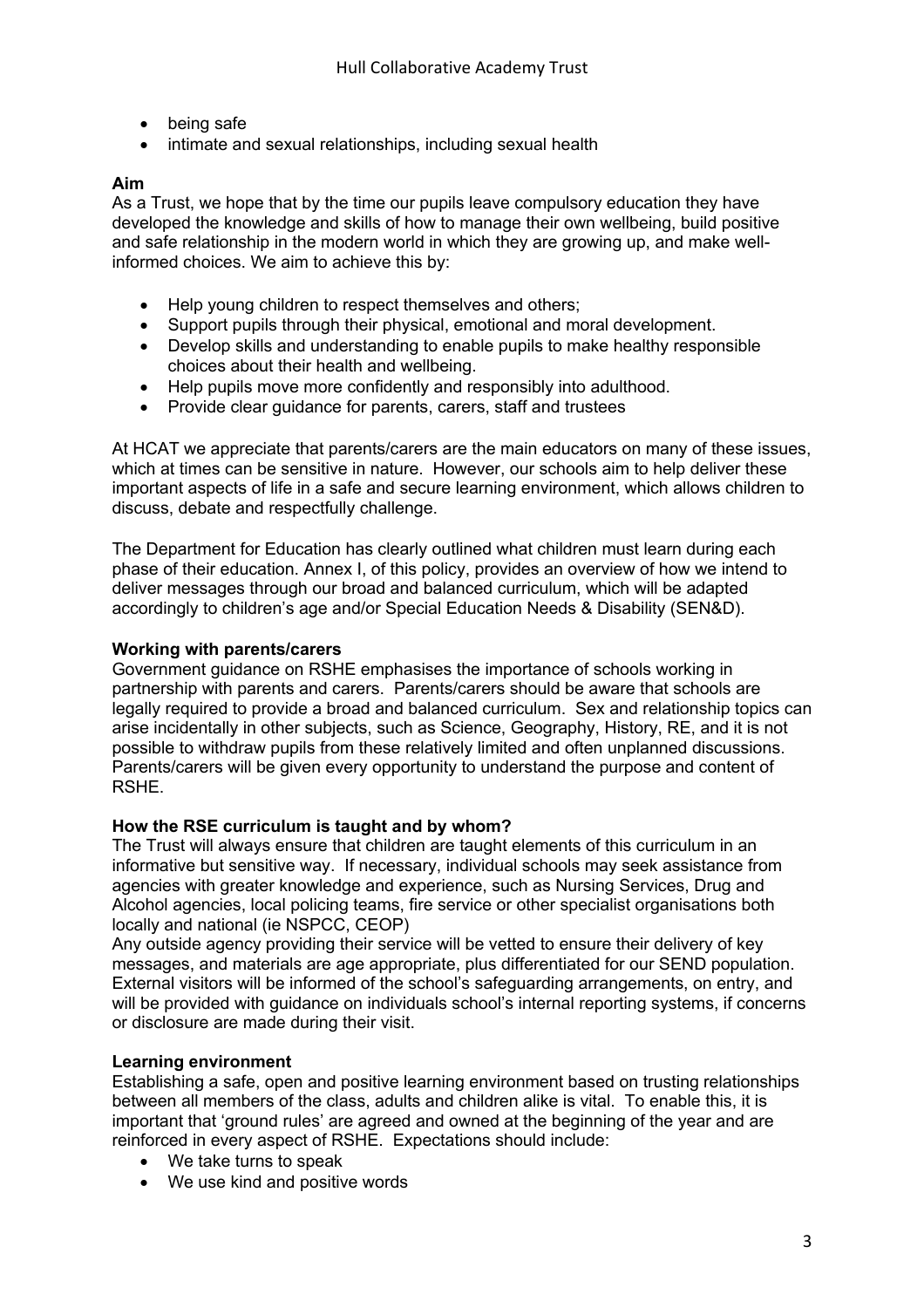- We listen to each another
- We have the right to pass
- We only use names when giving compliments or when being positive
- We respect each other's privacy (confidentiality)

#### **Answering difficult questions**

Our schools believe RSHE should meet the needs of all pupils, answer questions and offer support. Both formal and informal RSHE arising from pupils' questions will be answered according to their age and maturity. Questions do not have to be answered directly, and can be addressed individually later.

#### **Jigsaw Programme**

Many of the schools in HCAT will use the Jigsaw PSHE programme, as the main vehicle to determine both content and coverage of the relationship and sex education curriculum. All lessons, using the Jigsaw resources, are taught using simple, child-friendly language and pictures, which helps children understand.

The key concepts that children learn in Jigsaw are inner strength, self-esteem and resilience, all of which are fundamental to help keep children safe and help them make healthy choices now, and in later life.

#### **Communication**

Many of the area taught within the RSHE curriculum are already embedded into other aspects of children and young peoples' learning experience - for example, science, physical education, religious studies, IT, PSHE - Jigsaw, national annual events such as Anti-bullying and E-Safety weeks, plus also through our Trust's restorative ethos. Individual schools will always communicate, with parents/carers, in advance of sessions being delivered relating to sex education and share any materials on request prior to the commencement of the session taking place.

#### **Special Educational Needs & Disability**

We are an inclusive organisation and ensure all our pupils receive a broad and balanced curriculum, which is specifically tailored to meet individual needs.

Staff will use a range of resources, activities or specific support depending on the needs of the pupils, in order for them to have full access to the content of sex and relationship education, which is appropriate to their age, aptitude and ability.

#### **Safeguarding**

The care and wellbeing of pupils is of utmost importance and we recognise that effective sex and relationship education, which brings an understanding of what is and is not acceptable in a relationship, may lead to disclosure of a child protection issue.

In the event of child protection disclosure being made, or if a staff member has a pupil welfare concern, the school's child protection procedures will be followed.

A verbal report should be made to the Designated Safeguarding Lead, in the first incidence, and a subsequent recording logged on the school's electronic recording system - CPOMS.

#### **The role of the Headteacher and Trustees**

It is the responsibility of the Trustees to ensure that as well as fulfilling their legal obligation, the Trustees should also make sure that:

- all pupils make progress in achieving the expected educational outcomes in regard to RSHE;
- RSHE is well led, effectively managed and well planned;
- the quality of RSHE provision is subject to regular and effective self-evaluation;
- teaching is delivered in ways that are accessible to all pupils with SEND;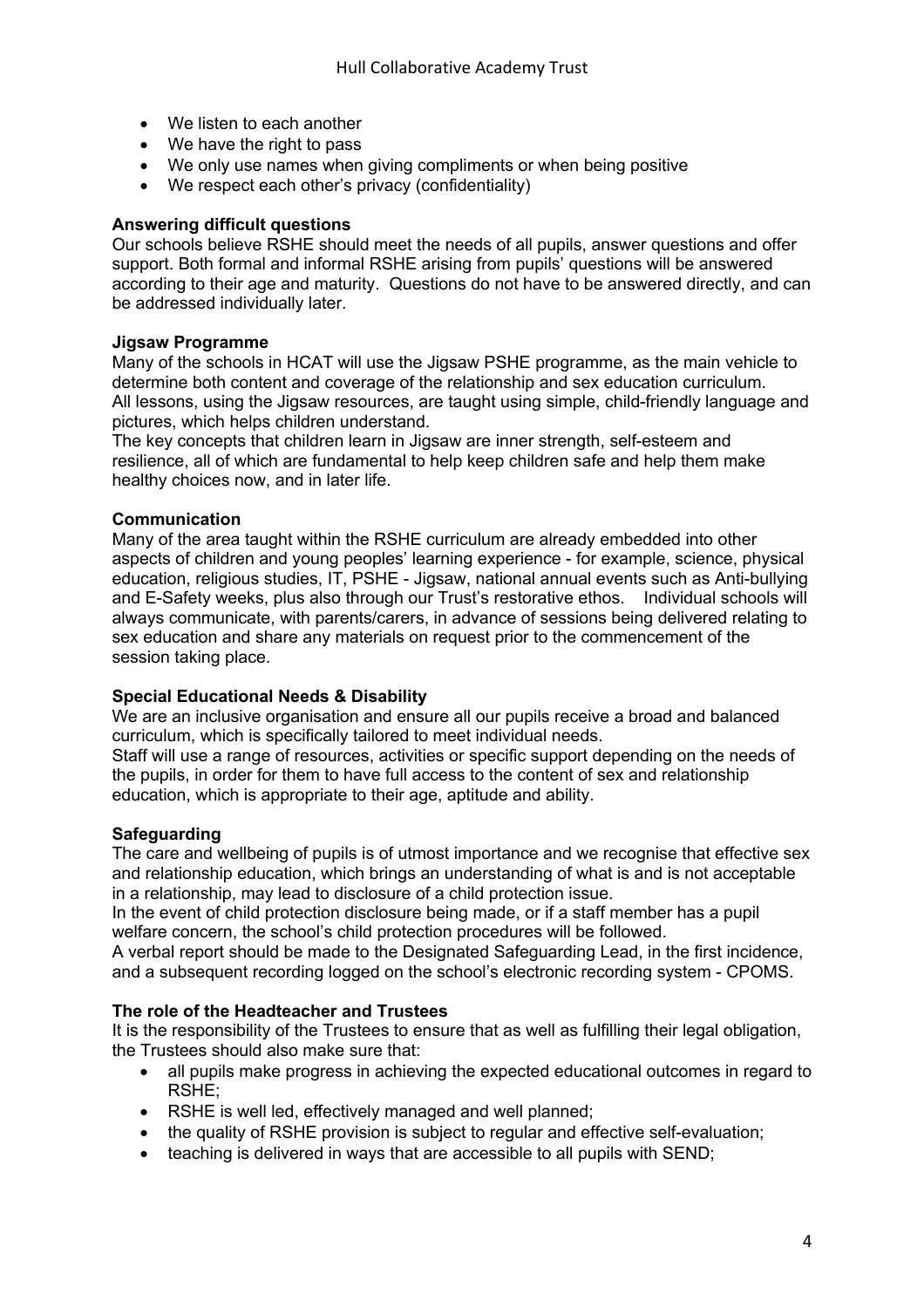- clear information is provided for parents on the subject content and right to request that their child is withdrawn; and
- the subjects are resourced, staffed and timetabled in a way that ensures that the school can fulfil its statutory obligation.

#### **Parents right to withdraw their child from elements of the curriculum**

As part of our Trust's Relationship Education and Relationship and Sex Education curriculum, we chose to teach upper Key Stage 2, plus Key Stage 3 and 4 children Sex Education at an age-appropriate level. Specific sex education, in these Key Stages, will be built upon all the components of the curriculum that have previously been taught to children in Foundation Stage, Key Stage 1 and lower Key Stage 2.

Our Trust acknowledges, and respects parents/carers rights to withdraw their children from participating in these sessions. However, before granting such requests, the Headteacher would always welcome the opportunity to discuss, with parents/carers, the benefits, and also the possible detrimental effects of withdrawing their child from these sessions.

Parents/carers of secondary age pupils can also request their child to be withdrawn from sex education, but only up until three terms before they turn 16 years of age. After this point, if the child wishes to receive sex education, the school will grant their request, unless there are particular circumstance where this would not be in the best interest of the child. It must be noted, that there is no right to withdraw pupils of any age from the science curriculum containing human development, including reproduction.

#### **Training and support for staff**

Opportunities are provided for staff to identify individual training needs on a yearly basis and relevant support is provided, when necessary.

#### **How the policy has been produced?**

This policy has been developed using guidance issued by the Department of Education (DfE).

We have consulted with all major stakeholders, including parents/carers, and where appropriate, religious leaders.

We understand the importance of taking into account view and opinions of all parties, and will endeavour to reach a mutual agreement on the delivery of this programme, which is in the best interest of all the pupils attending HCAT schools.

As a restorative organisation, we recognise the importance of collaborative working and always respect the wishes and feelings of others.

All our schools offer an 'open door' policy and we will listen to any concerns raised in relation to the RSE curriculum.

The policy will be kept under constant review and any changes will be communicated, to all parties, in advance of any significant alternations.

#### **Monitoring and Evaluation**

Monitoring is the responsibility of the headteacher, governors, teacher with responsibility for sex and relationship education and the Board of Trustees.

The effectiveness of the RSHE programme will be evaluated by assessing children's learning and implementing change, if required.

Governors require the Headteacher to keep records, giving details of the content and delivery of the RSHE programme that is taught in school.

This policy document is available on individual schools, and the Trust's website.

#### **How often the policy is updated?**

All HCAT policies are regularly reviewed, to ensure they remain fit for purpose and are in line with both local and national guidance.

The RSE policy will be included within the Trust's review cycle, but as a minimum will be official revised every 2 years, from the date of approval granted by the Board of Trustees.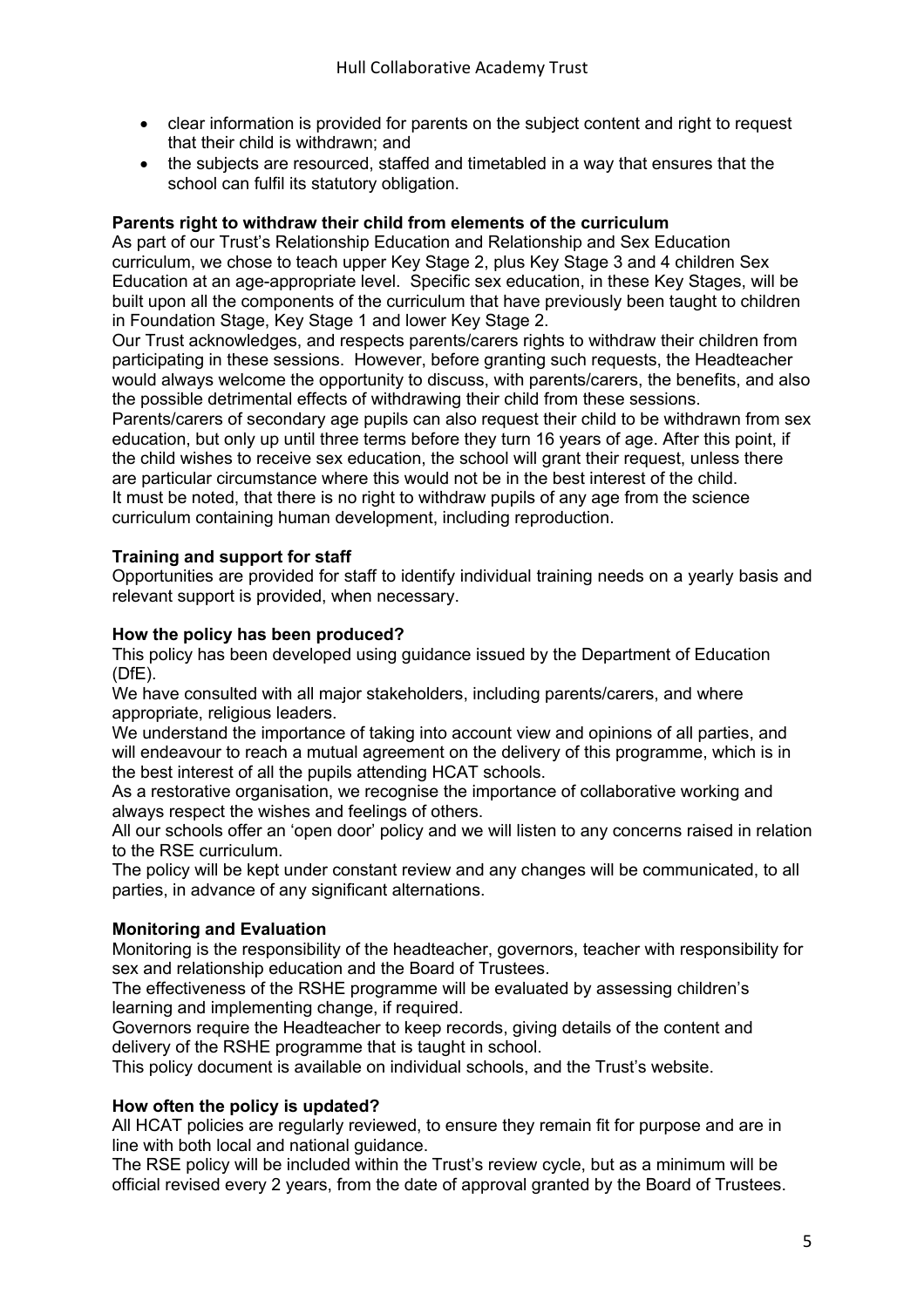#### **National Guidance**

The following national guidance should also be referred to:

- Relationships Education, Relationship and Sex Education (RSE) and Health Education (DfE: 2019)
- Keeping Children Safe in Education (DfE; 2019)
- Sexual violence and sexual harassment between children in schools and colleges (DfE: 2018)
- Prevent and Tackling Bullying (DfE: 2017)

## Relationship Education and Relationship and Sex. Primary through to secondary education.

| Ages $3 - 6$ | Family Tree, Friendships, Feeling good, Respecting myself and<br>others, Naming body parts, Private parts, How children are different,<br>Where babies come from and People to talk to if you are worried                                                                                                                                                                                                                                                                                                                                                                                                  |
|--------------|------------------------------------------------------------------------------------------------------------------------------------------------------------------------------------------------------------------------------------------------------------------------------------------------------------------------------------------------------------------------------------------------------------------------------------------------------------------------------------------------------------------------------------------------------------------------------------------------------------|
| Ages $7 - 8$ | Healthy and unhealthy friendships, Changes in relationships, Bullying,<br>Body changes, Difference between boys and girls, Feelings, How<br>babies are made, How to different animals have babies, What<br>happens when people get old, Looking after your growing body, peer<br>pressure, Keeping secrets, People to talk to if you feel anxious or<br>unhappy, Where can you find information about growing up.                                                                                                                                                                                          |
| Ages 9 - 10  | Important relationships, Love, Different kinds of families and<br>partnerships, Bullying, Respectful behaviour, Healthy relationships,<br>Puberty, Am I normal, Feelings, Internet safety, How to say NO, Sex,<br>Personal hygiene, Who to talk to if you want help, or advice, Where<br>you can find information about puberty and sex, Reliable internet<br>sites, COEP.                                                                                                                                                                                                                                 |
| Ages 11 - 13 | Healthy and unhealthy relationships, How and why relationships<br>change during puberty, Self-esteem, Difference between marriage<br>and civil partnerships and the law, How to deal with family or<br>friendship break-ups, Sex and the law, Delaying early sex, Sexuality<br>and gender, Acceptable touching and behaviour amongst peers, Am I<br>normal, Media and its negative impact, Body image, Emotions and<br>Hormones, Periods, Sexual attraction and feelings, Pleasure, Consent<br>and the law, Sexting and the law, Healthy behaviour, Keeping Safe,<br>Where to go for help and information. |
| Ages 14 - 16 | Healthy sexual relationships, Controlling and exploiting relationships,<br>Resisting peer pressure, Important relationships with friends, family<br>and sexual partners, Dealing with conflict in relationships, Effective<br>communication skills, Teenage Parenthood, Challenging bullying and<br>prejudices, Sexting and the law, Self-esteem, Aspirations, Feelings,<br>Pornography v's Reality, Pregnancy choices, Sexuality, Consent,<br>Drugs and Alcohol, Sexual Health, Sex and the law.                                                                                                          |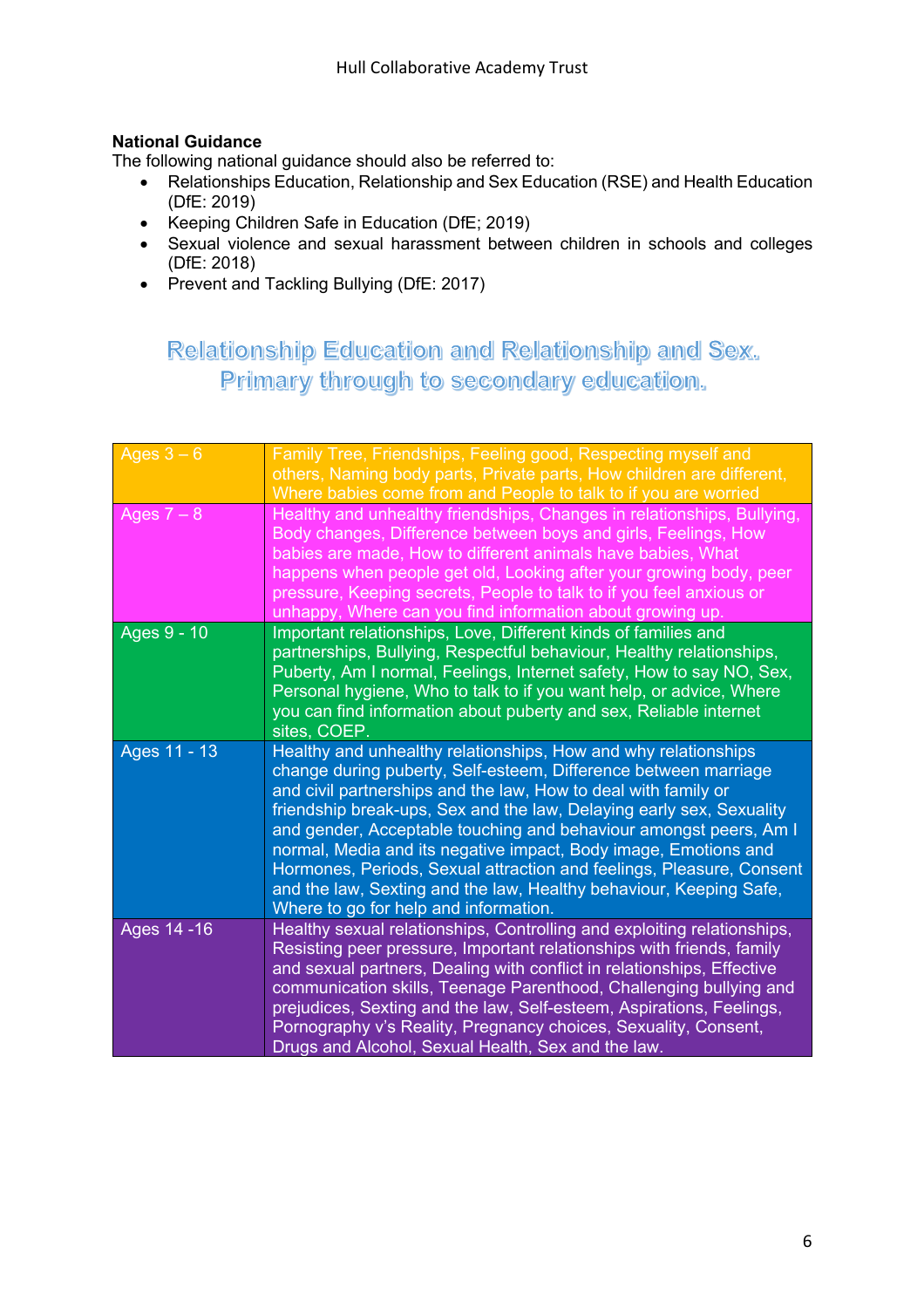### **Annex I**

## **Primary Education**

| <b>Families and</b><br>people who<br>care for me | Pupils should know:<br>that families are important for children growing up<br>because they can give love, security and stability.<br>the characteristics of healthy family life,<br>$\bullet$<br>commitment to each other, including in times of<br>difficulty, protection and care for children and<br>other family members, the importance of<br>spending time together and sharing each other's<br>lives.<br>that others' families, either in school or in the<br>wider world, sometimes look different from their<br>family, but that they should respect those<br>differences and know that other children's families<br>are also characterised by love and care.                                                                                                                                                                                                                                                                                                                                           | This will be covered in<br>the following areas of<br>the curriculum or<br>other programmes of<br>delivery<br>Jigsaw<br>relationships                                                                |
|--------------------------------------------------|------------------------------------------------------------------------------------------------------------------------------------------------------------------------------------------------------------------------------------------------------------------------------------------------------------------------------------------------------------------------------------------------------------------------------------------------------------------------------------------------------------------------------------------------------------------------------------------------------------------------------------------------------------------------------------------------------------------------------------------------------------------------------------------------------------------------------------------------------------------------------------------------------------------------------------------------------------------------------------------------------------------|-----------------------------------------------------------------------------------------------------------------------------------------------------------------------------------------------------|
| Caring<br>friendships                            | Pupils should know<br>how important friendships are in making us feel<br>٠<br>happy and secure, and how people choose and<br>make friends.<br>the characteristics of friendships, including mutual<br>$\bullet$<br>respect, truthfulness, trustworthiness, loyalty,<br>kindness, generosity, trust, sharing interests and<br>experiences and support with problems and<br>difficulties.<br>that healthy friendships are positive and<br>$\bullet$<br>welcoming towards others, and do not make<br>others feel lonely or excluded.<br>that most friendships have ups and downs, and<br>$\bullet$<br>that these can often be worked through so that<br>the friendship is repaired or even strengthened,<br>and that resorting to violence is never right.<br>how to recognise who to trust and who not to<br>trust, how to judge when a friendship is making<br>them feel unhappy or uncomfortable, managing<br>conflict, how to manage these situations and how<br>to seek help or advice from others, if needed. | This will be covered in<br>the following areas of<br>the curriculum or<br>other programmes of<br>delivery<br>Jigsaw<br>$\bullet$<br>relationships<br>Jigsaw being<br>$\bullet$<br>me in my<br>world |
| <b>Respectful</b><br>relationships               | Pupils should know<br>the importance of respecting others, even when<br>they are very different from them (for example,<br>physically, in character, personality or<br>backgrounds), or make different choices or have<br>different preferences or beliefs.<br>practical steps they can take in a range of<br>different contexts to improve or support respectful<br>relationships.<br>the conventions of courtesy and manners.                                                                                                                                                                                                                                                                                                                                                                                                                                                                                                                                                                                  | This will be covered in<br>the following areas of<br>the curriculum or<br>other programmes of<br>delivery<br>Jigsaw<br>$\bullet$<br>relationships<br>Jigsaw<br>celebrating<br>difference            |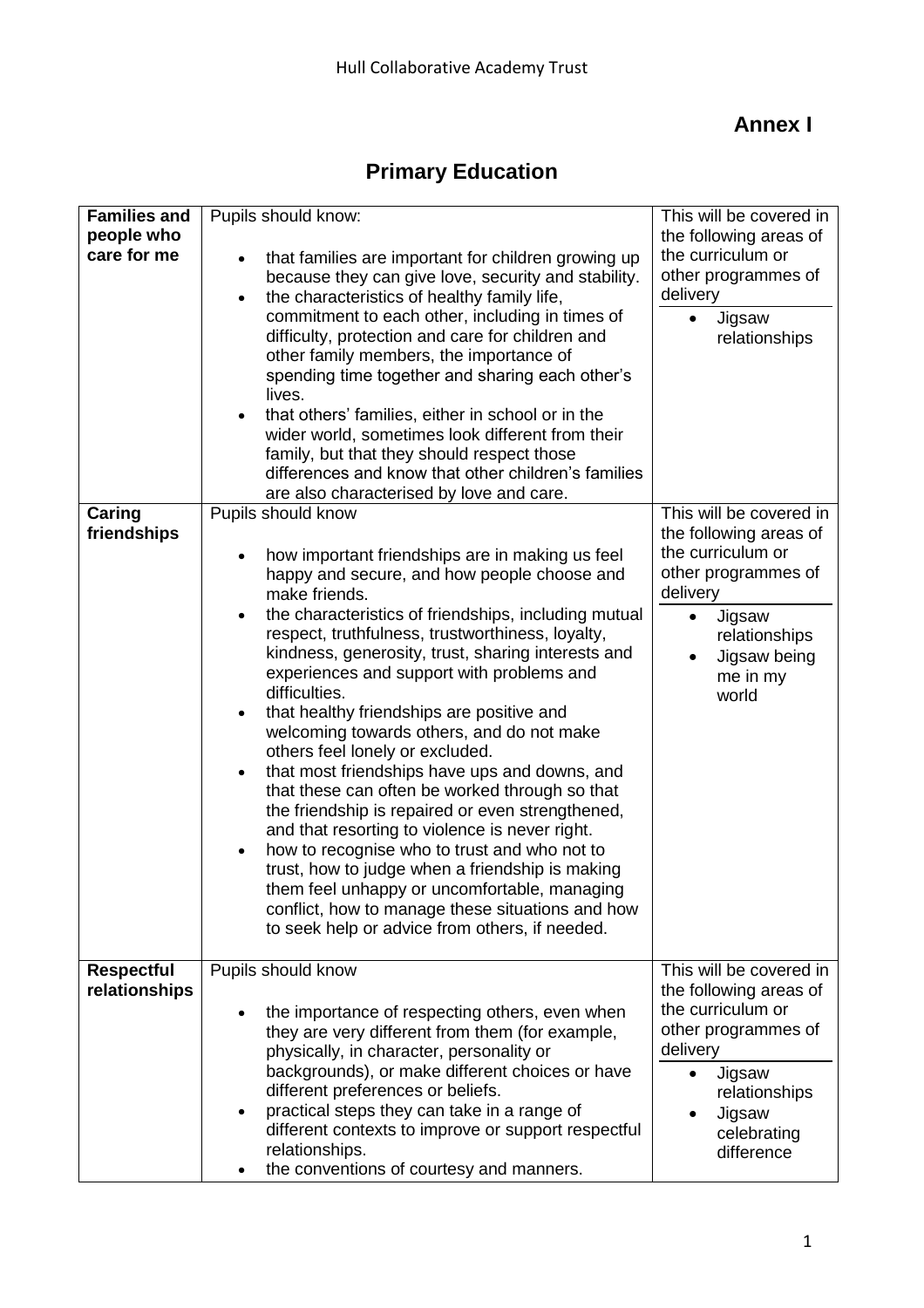|                         | the importance of self-respect and how this links<br>$\bullet$<br>to their own happiness.<br>that in school and in wider society they can<br>$\bullet$<br>expect to be treated with respect by others, and<br>that in turn they should show due respect to<br>others, including those in positions of authority.                                                                                                                                                                                                                                                                                                                                                                                                                                           |                                                                                                                                                                                                                                           |
|-------------------------|------------------------------------------------------------------------------------------------------------------------------------------------------------------------------------------------------------------------------------------------------------------------------------------------------------------------------------------------------------------------------------------------------------------------------------------------------------------------------------------------------------------------------------------------------------------------------------------------------------------------------------------------------------------------------------------------------------------------------------------------------------|-------------------------------------------------------------------------------------------------------------------------------------------------------------------------------------------------------------------------------------------|
| Online<br>relationships | Pupils should know<br>that people sometimes behave differently online,<br>$\bullet$<br>including by pretending to be someone they are<br>not.<br>that the same principles apply to online<br>$\bullet$<br>relationships as to face-to-face relationships,<br>including the importance of respect for others<br>online including when we are anonymous.<br>the rules and principles for keeping safe online,<br>$\bullet$<br>how to recognise risks, harmful content and<br>contact, and how to report them.<br>how to critically consider their online friendships<br>$\bullet$<br>and sources of information including awareness<br>of the risks associated with people they have<br>never met.<br>how information and data is shared and used<br>online. | This will be covered in<br>the following areas of<br>the curriculum or<br>other programmes of<br>delivery.<br><b>IT E-Safety</b><br>$\bullet$<br>Jigsaw<br>$\bullet$<br>relationships                                                     |
| <b>Being Safe</b>       | Pupils should know<br>what sorts of boundaries are appropriate in<br>friendships with peers and others (including in a<br>digital context).<br>about the concept of privacy and the implications<br>of it for both children and adults; including that it<br>is not always right to keep secrets if they relate to<br>being safe.                                                                                                                                                                                                                                                                                                                                                                                                                          | This will be covered in<br>the following areas of<br>the curriculum or<br>other programmes of<br>delivery.<br><b>IT E-Safety</b><br>$\bullet$<br>Jigsaw<br>$\bullet$<br>relationships<br>Jigsaw<br>$\bullet$<br>relationships<br>(year 6) |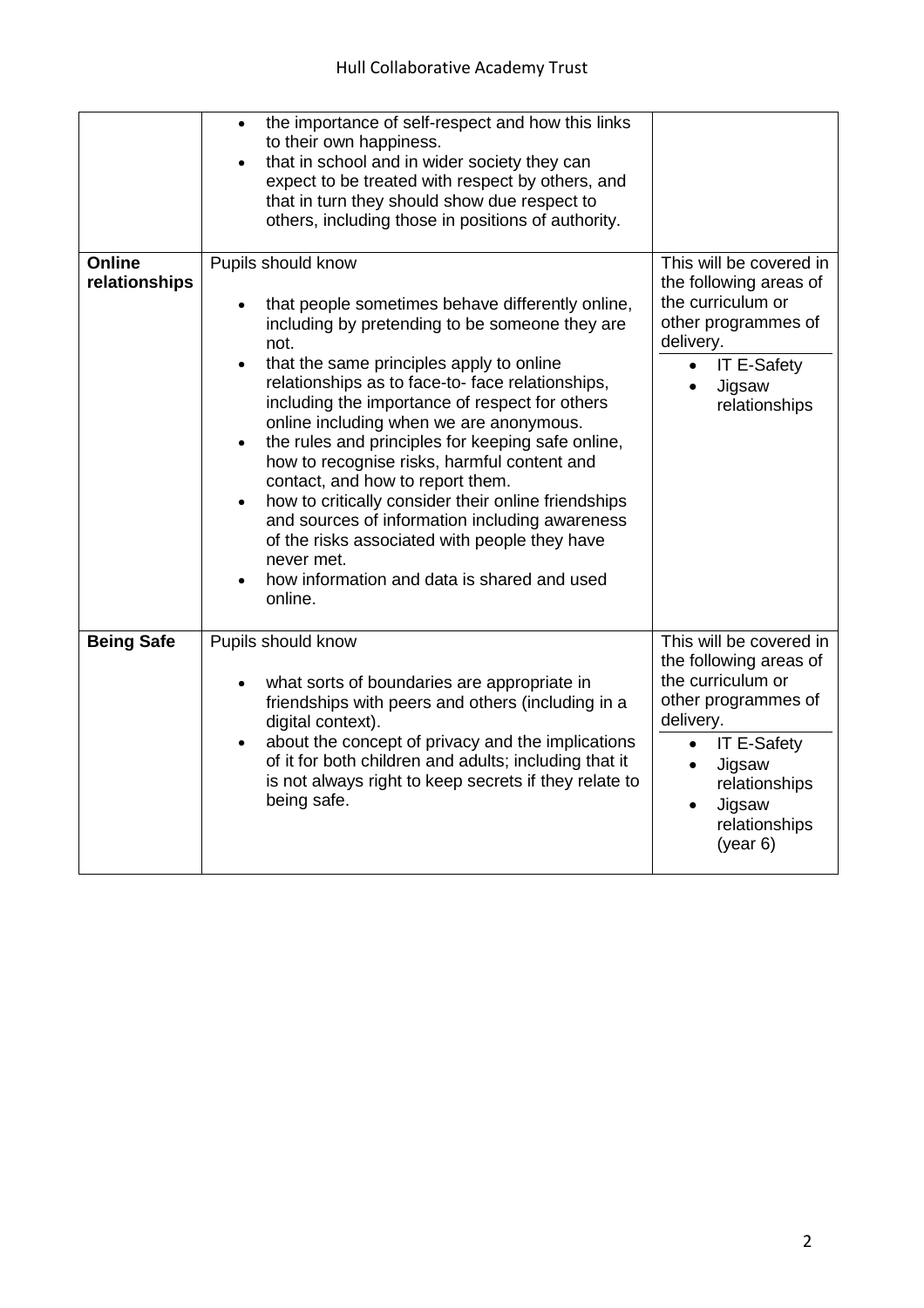### **Annex I**

## **Secondary Education**

| <b>Families</b>                                                 | Pupils should know<br>that there are different types of committed, stable<br>$\bullet$<br>relationships.<br>how these relationships might contribute to human<br>$\bullet$<br>happiness and their importance for bringing up<br>children.<br>what marriage is, including their legal status e.g.<br>$\bullet$<br>that marriage carries legal rights and protections                                                                                                                                                                                                                                                                                                                                                                                                                                                                                                                                                 | This will be<br>covered in the<br>following areas of<br>the curriculum or<br>other<br>programmes of<br>delivery.<br>Xxx<br>Xxx        |
|-----------------------------------------------------------------|---------------------------------------------------------------------------------------------------------------------------------------------------------------------------------------------------------------------------------------------------------------------------------------------------------------------------------------------------------------------------------------------------------------------------------------------------------------------------------------------------------------------------------------------------------------------------------------------------------------------------------------------------------------------------------------------------------------------------------------------------------------------------------------------------------------------------------------------------------------------------------------------------------------------|---------------------------------------------------------------------------------------------------------------------------------------|
|                                                                 | not available to couples who are cohabiting or who<br>have married, for example, in an unregistered<br>religious ceremony.<br>why marriage is an important relationship choice<br>for many couples and why it must be freely<br>entered into.<br>the characteristics and legal status of other types<br>$\bullet$<br>of long-term relationships.<br>the roles and responsibilities of parents with<br>$\bullet$<br>respect to raising of children, including the<br>characteristics of successful parenting.<br>how to: determine whether other children, adults<br>$\bullet$<br>or sources of information are trustworthy: judge<br>when a family, friend, intimate or other relationship<br>is unsafe (and to recognise this in others'<br>relationships); and, how to seek help or advice,<br>including reporting concerns about others, if<br>needed.                                                           |                                                                                                                                       |
| <b>Respectful</b><br>relationships,<br>including<br>friendships | Pupils should know<br>the characteristics of positive and healthy<br>٠<br>friendships (in all contexts, including online)<br>including: trust, respect, honesty, kindness,<br>generosity, boundaries, privacy, consent and the<br>management of conflict, reconciliation and ending<br>relationships. This includes different (non-sexual)<br>types of relationship.<br>practical steps they can take in a range of different<br>٠<br>contexts to improve or support respectful<br>relationships.<br>how stereotypes, in particular stereotypes based<br>٠<br>on sex, gender, race, religion, sexual orientation or<br>disability, can cause damage (e.g. how they might<br>normalise non-consensual behaviour or<br>encourage prejudice).<br>that in school and in wider society they can expect<br>$\bullet$<br>to be treated with respect by others, and that in<br>turn they should show due respect to others, | This will be<br>covered in the<br>following areas of<br>the curriculum or<br>other<br>programmes of<br>delivery.<br>Xxx<br>Xxx<br>Xxx |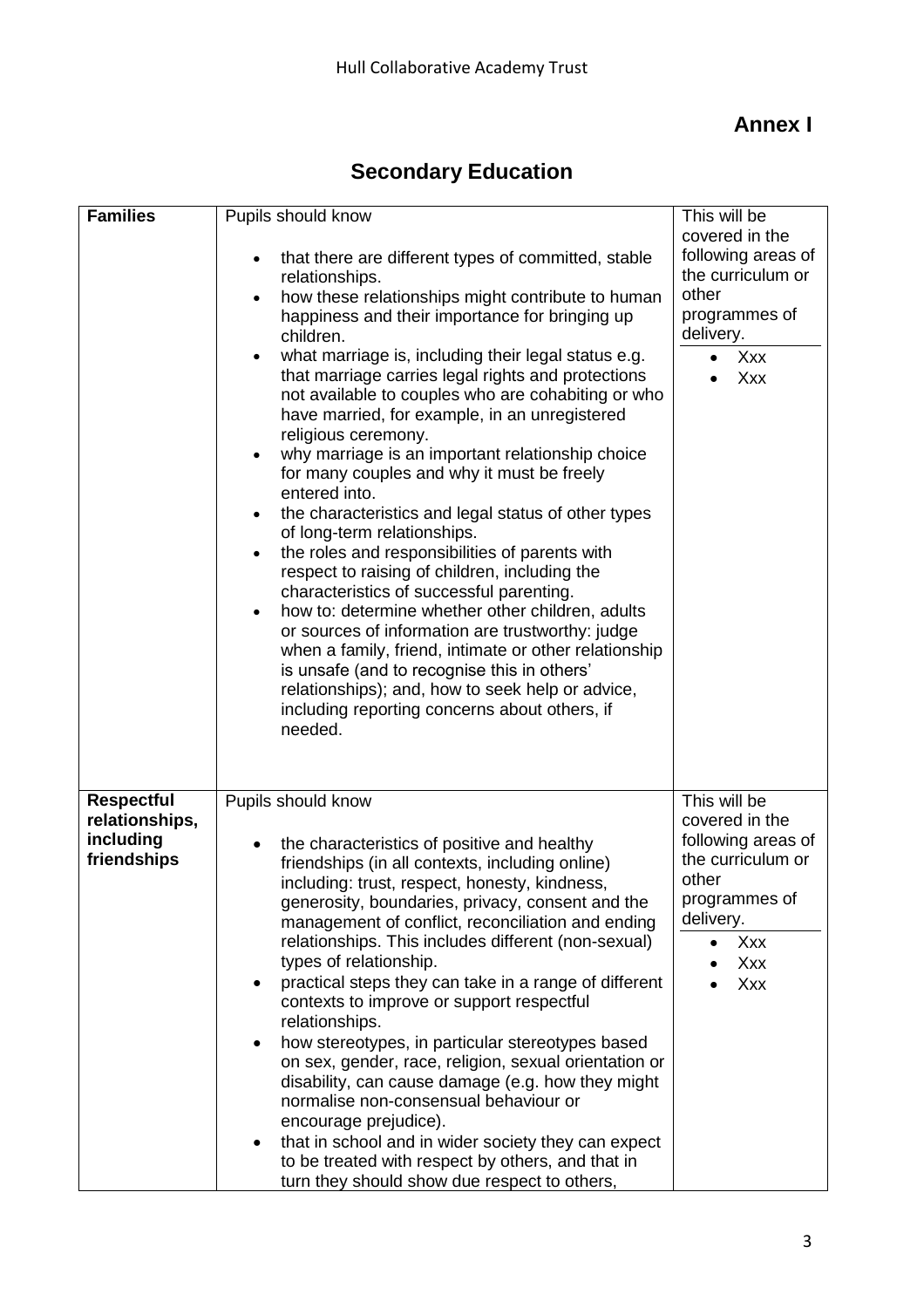|                            | including people in positions of authority and due<br>tolerance of other people's beliefs.<br>about different types of bullying (including<br>cyberbullying), the impact of bullying,<br>responsibilities of bystanders to report bullying and<br>how and where to get help.<br>that some types of behaviour within relationships<br>$\bullet$<br>are criminal, including violent behaviour and<br>coercive control.<br>what constitutes sexual harassment and sexual<br>violence and why these are always unacceptable.<br>the legal rights and responsibilities regarding<br>$\bullet$<br>equality (particularly with reference to the<br>protected characteristics as defined in the Equality<br>Act 2010) and that everyone is unique and equal.                                                                                                                                                                                                                                                                                                                                                                                                                                                                                                                               |                                                                                                                                       |
|----------------------------|------------------------------------------------------------------------------------------------------------------------------------------------------------------------------------------------------------------------------------------------------------------------------------------------------------------------------------------------------------------------------------------------------------------------------------------------------------------------------------------------------------------------------------------------------------------------------------------------------------------------------------------------------------------------------------------------------------------------------------------------------------------------------------------------------------------------------------------------------------------------------------------------------------------------------------------------------------------------------------------------------------------------------------------------------------------------------------------------------------------------------------------------------------------------------------------------------------------------------------------------------------------------------------|---------------------------------------------------------------------------------------------------------------------------------------|
| <b>Online and</b><br>media | Pupils should know<br>their rights, responsibilities and opportunities<br>online, including that the same expectations of<br>behaviour apply in all contexts, including online.<br>about online risks, including that any material<br>$\bullet$<br>someone provides to another has the potential to<br>be shared online and the difficulty of removing<br>potentially compromising material placed online.<br>not to provide material to others that they would<br>$\bullet$<br>not want shared further and not to share personal<br>material which is sent to them.<br>what to do and where to get support to report<br>$\bullet$<br>material or manage issues online.<br>the impact of viewing harmful content.<br>$\bullet$<br>that specifically sexually explicit material e.g.<br>$\bullet$<br>pornography presents a distorted picture of sexual<br>behaviours, can damage the way people see<br>themselves in relation to others and negatively<br>affect how they behave towards sexual partners.<br>that sharing and viewing indecent images of<br>$\bullet$<br>children (including those created by children) is a<br>criminal offence which carries severe penalties<br>including jail.<br>how information and data is generated, collected,<br>shared and used online. | This will be<br>covered in the<br>following areas of<br>the curriculum or<br>other<br>programmes of<br>delivery.<br>Xxx<br>Xxx<br>Xxx |
| <b>Being safe</b>          | Pupils should know<br>he concepts of, and laws relating to, sexual<br>consent, sexual exploitation, abuse, grooming,<br>coercion, harassment, rape, domestic abuse,<br>forced marriage, honour-based violence and FGM,<br>and how these can affect current and future<br>relationships.                                                                                                                                                                                                                                                                                                                                                                                                                                                                                                                                                                                                                                                                                                                                                                                                                                                                                                                                                                                            | This will be<br>covered in the<br>following areas of<br>the curriculum or<br>other<br>programmes of<br>delivery.<br>Xxx<br>Xxx        |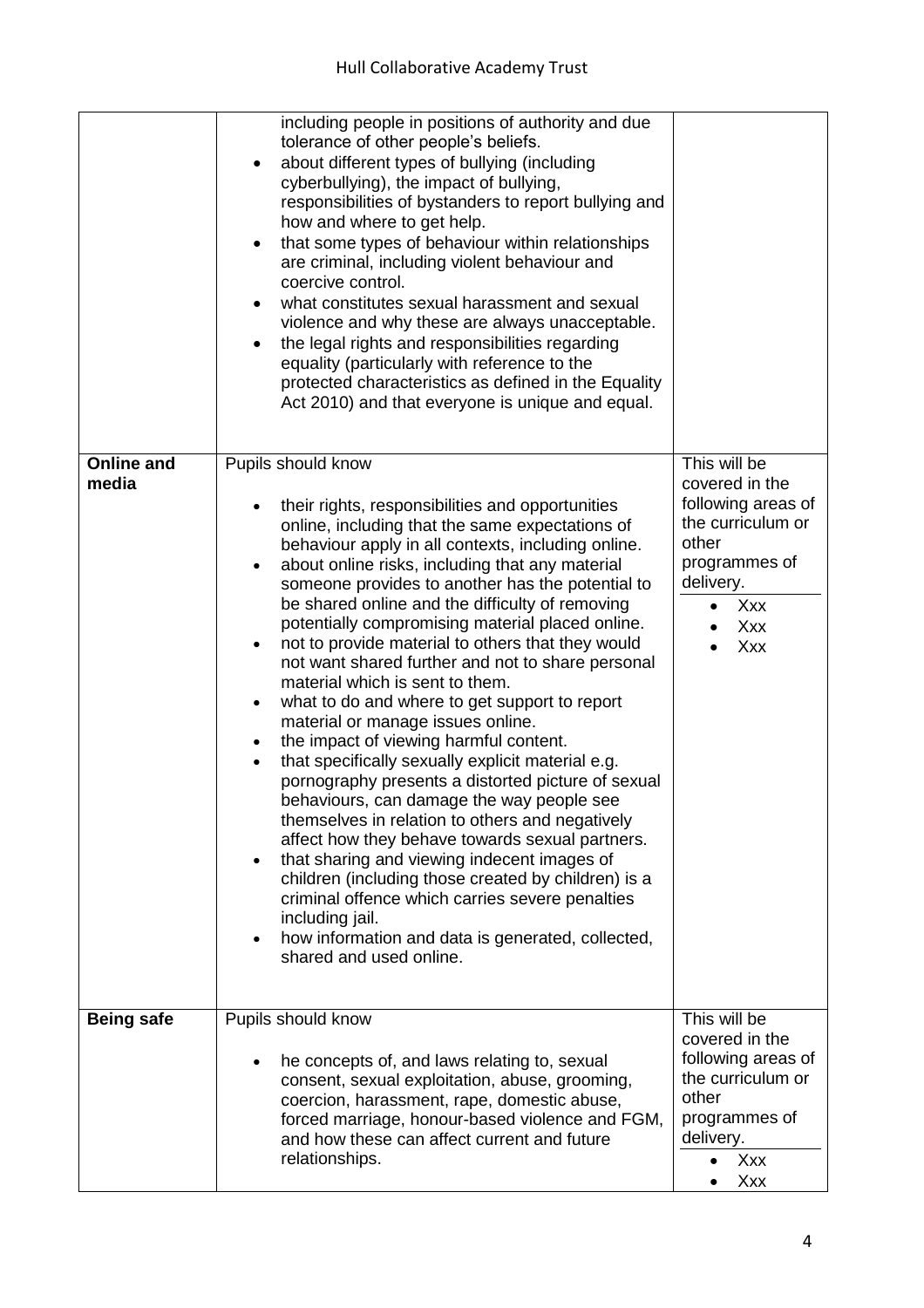|                                                                        | how people can actively communicate and<br>recognise consent from others, including sexual<br>consent, and how and when consent can be<br>withdrawn (in all contexts, including online).                                                                                                                                                                                                                                                                                                                                                                                                                                                                                                                                                                                                                                                                                                                                                                                                                                                                                                                                                                                                                                                                                                                                                                                                                                                                                                                                                                                                                                                                                                                                                                                                                                                                                                                     |                                                                                                                                                    |
|------------------------------------------------------------------------|--------------------------------------------------------------------------------------------------------------------------------------------------------------------------------------------------------------------------------------------------------------------------------------------------------------------------------------------------------------------------------------------------------------------------------------------------------------------------------------------------------------------------------------------------------------------------------------------------------------------------------------------------------------------------------------------------------------------------------------------------------------------------------------------------------------------------------------------------------------------------------------------------------------------------------------------------------------------------------------------------------------------------------------------------------------------------------------------------------------------------------------------------------------------------------------------------------------------------------------------------------------------------------------------------------------------------------------------------------------------------------------------------------------------------------------------------------------------------------------------------------------------------------------------------------------------------------------------------------------------------------------------------------------------------------------------------------------------------------------------------------------------------------------------------------------------------------------------------------------------------------------------------------------|----------------------------------------------------------------------------------------------------------------------------------------------------|
| Intimate and<br>sexual<br>relationships,<br>including<br>sexual health | Pupils should know<br>how to recognise the characteristics and positive<br>aspects of healthy one-to-one intimate<br>relationships, which include mutual respect,<br>consent, loyalty, trust, shared interests and<br>outlook, sex and friendship.<br>that all aspects of health can be affected by<br>$\bullet$<br>choices they make in sex and relationships,<br>positively or negatively, e.g. physical, emotional,<br>mental, sexual and reproductive health and<br>wellbeing.<br>the facts about reproductive health, including<br>fertility, and the potential impact of lifestyle on<br>fertility for men and women and menopause.<br>that there are a range of strategies for identifying<br>$\bullet$<br>and managing sexual pressure, including<br>understanding peer pressure, resisting pressure<br>and not pressurising others.<br>that they have a choice to delay sex or to enjoy<br>intimacy without sex.<br>the facts about the full range of contraceptive<br>choices, efficacy and options available.<br>the facts around pregnancy including miscarriage.<br>$\bullet$<br>that there are choices in relation to pregnancy<br>(with medically and legally accurate, impartial<br>information on all options, including keeping the<br>baby, adoption, abortion and where to get further<br>help).<br>how the different sexually transmitted infections<br>(STIs), including HIV/AIDs, are transmitted, how<br>risk can be reduced through safer sex (including<br>through condom use) and the importance of and<br>facts about testing.<br>about the prevalence of some STIs, the impact<br>they can have on those who contract them and<br>key facts about treatment.<br>how the use of alcohol and drugs can lead to risky<br>sexual behaviour.<br>how to get further advice, including how and<br>where to access confidential sexual and<br>reproductive health advice and treatment. | This will be<br>covered in the<br>following areas of<br>the curriculum or<br>other<br>programmes of<br>delivery.<br>Xxx<br>$\bullet$<br>Xxx<br>Xxx |